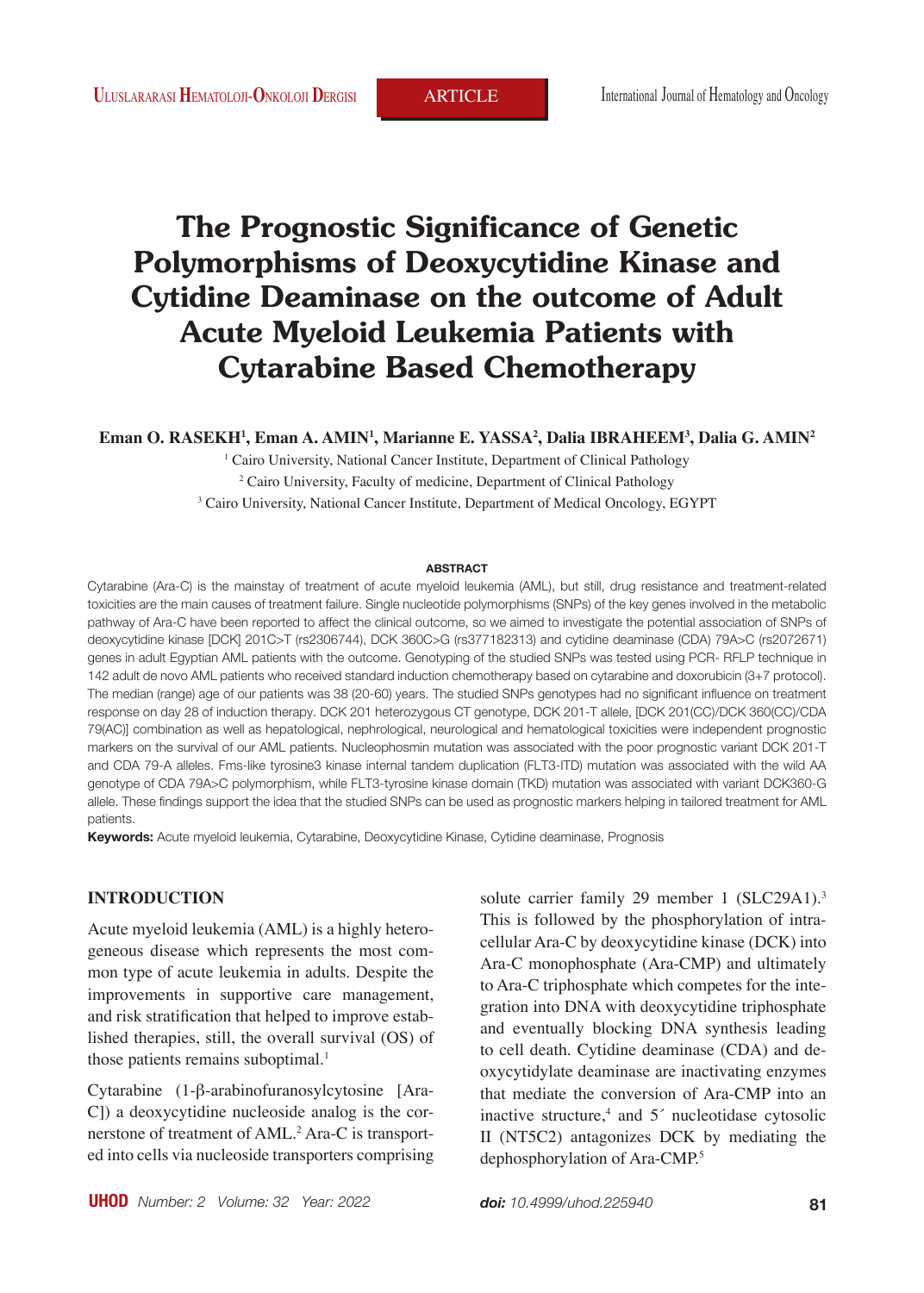The DCK gene is present on chromosome 4q13.3 q21.1, with seven exons on the coding region. Previous studies<sup>6,7</sup> performed sequencing of the coding exons and proximal (1.5kb) DCK promotor and detected linkage disequilibrium in two regulatory SNPs (201 C>T and 360C>G) that decreased DCK mRNA expression and activity of the enzyme and hence adverse outcome.

The CDA gene is placed on chromosome 1 (p36.2p35). It was previously reported<sup>8</sup> that three SNPs were recognized of which the A79C/ Lys27Gln isoform has been related to reduced enzyme activity causing decreased deamination of Ara-C in vitro and consequently enhance in vitro cytotoxicity.<sup>9</sup>

The molecular cornerstone of interpatient changeability in the concentrations of intracellular Ara-C triphosphate and accordingly response are attributed to the genetic differences in the key genes involved in the Ara-C metabolic pathway.10 Various studies of individual single nucleotide polymorphisms (SNPs) in Ara-C metabolic pathway genes have revealed that the genetic background is crucial for the outcome of AML patients.11-15 Therefore, suggested genetic variants may offer potential markers used in the prognosis of patients receiving Ara-C based regimen aiming for tailored and individualized therapy<sup>16</sup> aiming to overcome resistance to treatment and treatment-related toxicities which are the leading causes of treatment failure in AML.17

Due to the rarity of the studies conducted in our population, we aimed to investigate the potential association of SNPs of the Ara-C metabolic pathway genes [DCK 201C>T (rs2306744), DCK 360C>G (rs377182313) and CDA 79A>C (rs2072671)] in adult Egyptian AML patients with the treatment response and cytarabine-related organ toxicities as well as the OS and disease-free survival (DFS) rates.

# **PATIENTS AND METHODS**

#### *Patients*

This retrospective and prospective study included 142 newly diagnosed adult AML patients in the period from January 2016 to March 2018 presenting to the outpatient clinic of the Medical Oncology

department, National Cancer Institute (NCI), Cairo University. Inclusion criteria included adult (18- 60 years) patients with either sex was eligible, not receiving any previous chemotherapy and started induction in NCI. However, exclusion criteria included relapsing AML, acute promyelocytic leukemia, therapy related AML, AML arising on top of chronic myeloid leukemia, and patients who weren't candidates for cytarabine therapy including old age  $> 60$  years or association with other comorbidities as chronic renal failure or cardiac patients. All patients provided informed consent. The study was performed following the declaration of Helsinki and was approved by the Internal Review Board at the faculty of medicine, Cairo University. Genotyping of the studied genes was done as a conjoint work between the clinical pathology departments in NCI and the Faculty of Medicine, Cairo University.

## *Therapy*

All patients received standard induction chemotherapy at the Medical Oncology department, NCI, Cairo university. Induction protocol (standard 3+7) was given as 100 mg/m2 Ara-C over 24 hours on day 1-7, and 45 mg/m2 doxorubicin over 30 minutes on day 1-3. On day 14 and day 28 of induction, the patients were assessed for achieving complete remission (CR). CR was defined according to the international recommendations as a bone marrow blast count of less than 5% on morphologic examination, with absolute neutrophil count  $>1,000/\mu$ l, platelets  $>80/\mu$ l and no evidence of extramedullary disease.<sup>18</sup> Once CR was achieved, patients ≤ 60 years old were treated with cycles of high-dose Ara-C consolidation, followed by allogeneic hematopoietic stem cell transplantation when a donor is available. For elderly, refractory, or relapsed cases, salvage therapy was administered.19 Induction related toxicities were graded per Common Terminology Criteria for Adverse Events (CTCAE version  $5.0$ ).<sup>20</sup>

#### *Methods*

All Patients were subjected to full history and clinical examination, routine laboratory tests including complete blood picture (CBC), liver, and kidney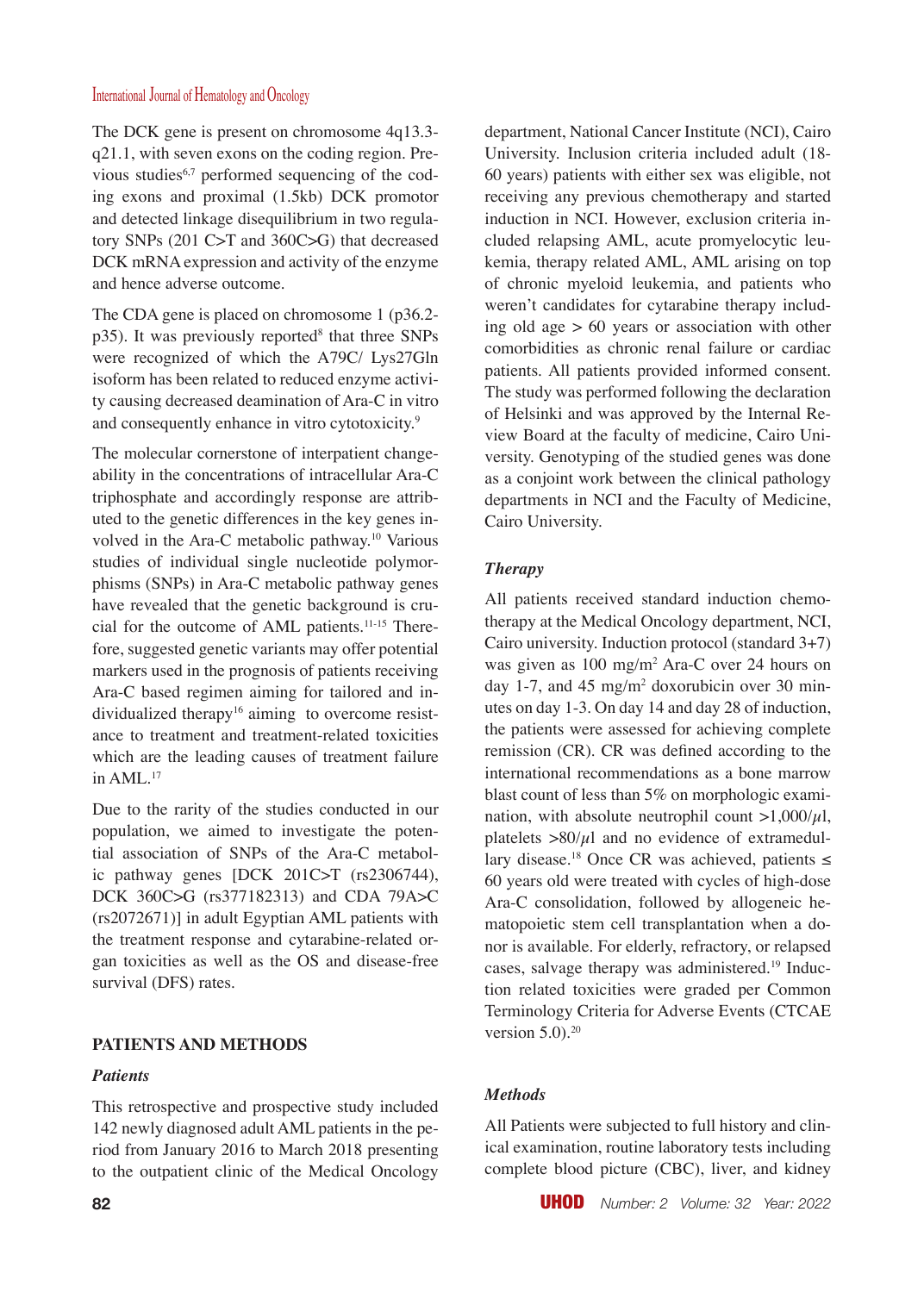

**Figure 1.** Genotyping of the studied polymorphisms of CDA 79A>C, DCK 201C>T, and DCK 360C>G: (**A**) Digestion of the amplified product of CDA gene by ECO-R1, Lane 1: DNA ladder; Lanes 5, 8 and 9: show wild (AA) genotype; Lanes 2, 3, 6 and 7: show heterozygous genotype (AC); Lanes 4: show variant homozygous genotype (CC); (**B**) Digestion of the amplified product of DCK gene by BglI for the detection of DCK-201 C > T polymorphism, Lane 1: DNA ladder; Lanes 2, 3, 5 and 6: show wild (CC) genotype; Lane 4: show heterozygous genotype (CT); (**C**) Digestion of the amplified product of DCK gene by KasI for the detection of DCK-360C >G polymorphism, Lane1: DNA ladder; Lanes 2, 3, 4 and 5: show wild (CC) genotype; Lane 6: show heterozygous genotype (CG).

function tests were performed. Patients were diagnosed according to the standard techniques including morphological examination of bone marrow smears, immunophenotyping by flow cytometry, conventional cytogenetics, and molecular studies.

#### *Genotyping*

Genotyping of polymorphisms of CDA 79A>C  $(rs 2072671)$ , DCK  $201C > T$  (rs 2306744), and DCK 360C >G (rs 377182313) was carried out using polymerase chain reaction-restriction fragment length polymorphism (PCR-RFLP). Genomic DNA was extracted from peripheral blood or bone marrow samples using QIAamp DNA Blood Mini Kit (Qiagen, Germany).

CDA genotyping was performed according to Medina-Sanson et al.,17 using reaction mixture composed of 5 ul Bioline MyTaq ™ Red mix (Bioline, Australia) ,1.25 U of My Taq Red DNA polymerase, 1 ul of 10 pico mole of specific primers (Forward: 5'GACACACCCAAGGGGAGGA3'; Reverse: 3'GACTGTAGGGGCAGTAGGCT-GAAT5'), 100 ng genomic DNA and nuclease free water to the final volume of 25 ul. The amplification program used was initial denaturation at  $95^{\circ}$ C for 3 minutes, followed by 40 cycles of: denaturation at 95<sup>o</sup>C for 40 seconds, annealing at 63<sup>o</sup>C for 40 seconds, extension at  $72^{\circ}$ C for 30 seconds, and final extension at  $72^{\circ}$ C for 1 minute. The amplified product was detected at 205 bp. Ten microliters of the PCR product were digested with 10 U of restriction enzyme EcoR1 (Thermo scientific, USA) by incubation for 3 hours at  $37^{\circ}$ C. In case of variant homozygous genotype, restriction site is absent, so the amplified product remains at 205bp. If the patient is wild type, the enzyme cleaved the DNA at position 79 producing a single band at 180 bp.

DCK genotyping was carried out following szantai et al.21, amplification of the DCK gene was done using Qiagen Hot start Taq plus DNA polymerase (Qiagen, Germany) in a 25 ul reaction. It included 100 ng genomic DNA, 2.5 ul 1X Coral Load Buffer, 2.5 ul of 10 mmol dNTPs (Qiagen, Germany), 1X Q solution, 1.25 U Hot Start Taq DNA polymerase and 1 ul of 10 pico mole of specific primers Forward: 5'-GCCTTCTCCCCAGATGAGTT-3'; Reverse: 3'GGTGGCCATTCCTTAGTCTTGT5. The thermal cycling conditions were initial denaturation at 950 C for 10 minutes, followed by 35 cycles of: denaturation at 940 C for 60 seconds, annealing at  $65^{\circ}$ C for 60 seconds, extension at  $72^{\circ}$ C for 30 seconds, and final extension at  $72^{\circ}$ C for 10 minutes. The PCR product was detected at 583 bp. The amplified product was digested by 10U of BglI restriction enzyme (New England Biolabs, USA) for 15 minutes at  $37^{\circ}$ C. In the case of wild type genotype, the enzyme cleaved DNA at posi-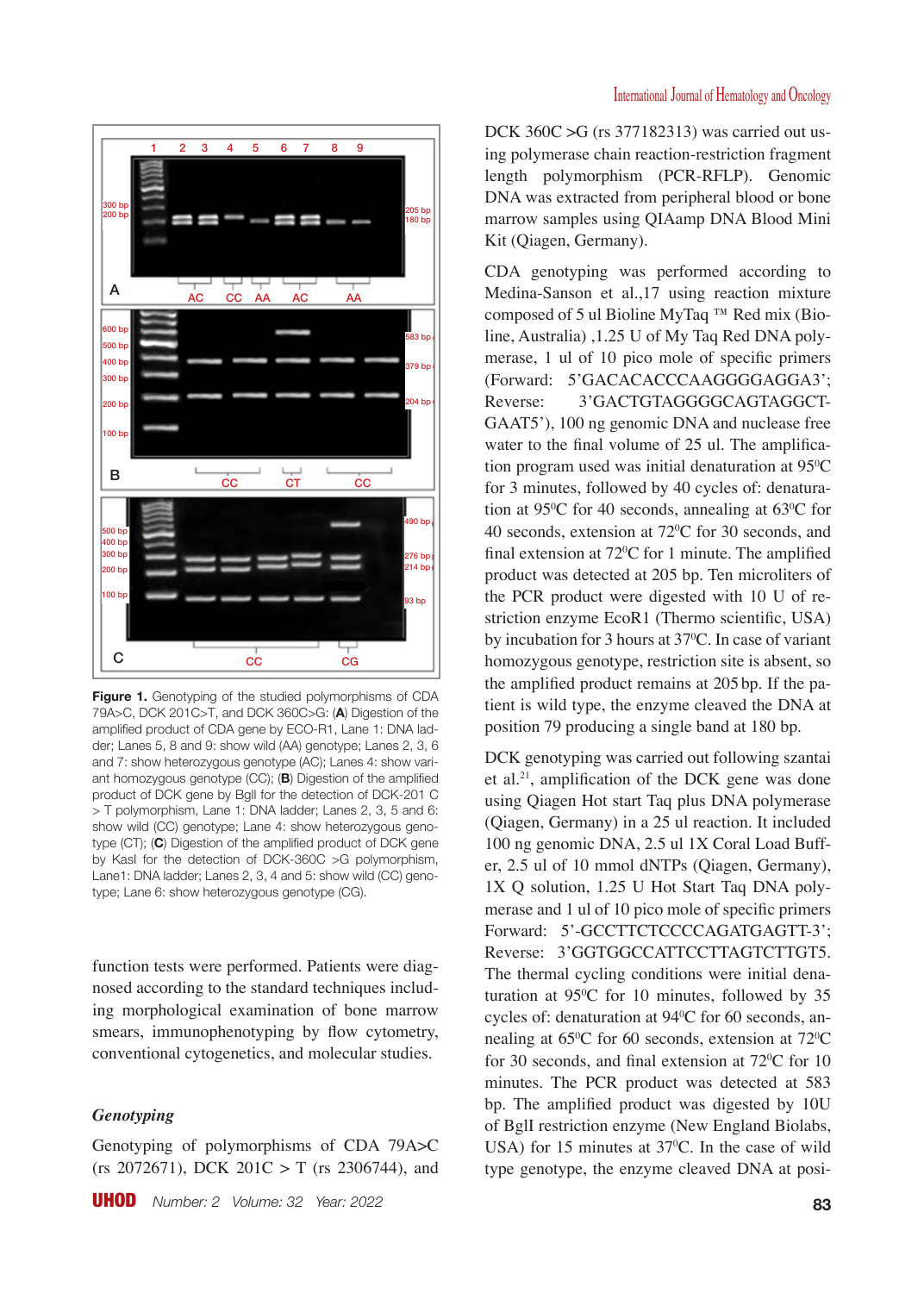tion 201 producing two fragments at sizes 379 and 204 bp. The restriction site was abolished in case of variant homozygous genotype and the amplicon remained at its original position at 583 bp.

For DCK 360C>G (rs 377182313 ), 10 ul of the amplified product was digested by 8U of SspDI (Kas I) restriction enzyme (Thermo scientific ,USA). The enzyme cleaved DNA at position 360 producing three bands at 276, 214, and 93bp in case of wild type genotype. One cleavage site is eliminated giving rise to two fragments at of 490bp and 93b if the patient is variant homozygous genotype.

Amplification was done using Biometra T3000 (Biometra, Germany), and running the amplified and digested products was carried out on 2% agarose gel for 30 minutes at 100 volts. Interpretation of the sizes of the bands after digestion of the amplified products is illustrated in Figure 1.

The genotypes of the three polymorphisms of CDA 79A>C, DCK 201C>T, and DCK 360C>G were expressed as wild (AA, CC, CC respectively), heterozygous (AC, CT, CG respectively), and homozygous variant (CC, TT, GG respectively).

# **Statistical Analysis**

Data were analyzed using IBM SPSS advanced statistics (Statistical Package for Social Sciences), version 24 (SPSS Inc., Chicago, IL). Numerical data were described as median and range or mean and standard deviation as appropriate, while qualitative data were described as number and percentage. Chi-square (Fisher's exact) test was used to examine the relation between qualitative variables as appropriate. Survival analysis was done using the Kaplan-Meier method. A Comparison between two survival curves was done using the log- rank test. Multivariate analysis was done by the Cox regression model to test for an independent prognostic effect of statistically significant variables on the univariate level with calculating hazard ratio and its 95% confidence interval. Bonferonni corrections of p-value were done to avoid hyperinflation of type 1 error which arises from multiple testing. The Hardy-Weinberg equilibrium used to determine the allele and genotype frequencies of a population and to prove that the populations are in equilibrium using a Pearson chi square (goodness-of-fit) test. Comparison of genotype and allele frequencies of the studied polymorphisms (DCK 201C $\lt$ T; DCK 360 C $\gt$ G and CD 79 A $\lt$ C) in the studied Egyptian AML patients and other ethnic populations was done using the MedCalc Software Ltd, MedCalc uses the "N-1" Chi-squared test, https://www.medcalc.org/calc/comparison\_of\_ proportions.php accessed at 14/5/2020. A p-value less than or equal to 0.05 was considered statistically significant. All tests were two-tailed. Overall survival (OS) was calculated from the date of diagnosis to date of death or last follow up. Diseasefree survival (DFS) was calculated from the date of complete remission to date of relapse, death, or last follow up.

# **RESULTS**

## **Patients´ Characteristics**

One hundred forty-two adult de novo AML patients were enrolled in our study, of whom 75 (52.8%) were males and 67 (47.2%) were females with male to female ratio of 1:1. The median (range) age was 38 (20-60) years. The detailed clinical and laboratory features of our patients are summarized in Table 1.

# **Genotyping of DCK-201 C>T, DCK-360 C>G and CDA-79 A>C polymorphisms**

All our samples were successfully genotyped, the frequencies of the studied genotypes detected in our cohort are illustrated in Table 2, with the highest frequency detected for DCK-201 the (CT) genotype (57%), C-allele (71.5%), for DCK-360 (CC) wild genotype (93.7%), C allele (96.8%) and for CDA-79 AC (51.4%) genotype, and A allele (55.3%). Notably, a high frequency of the following combined polymorphisms [DCK-201 (C<T), DCK- 360 (C<G), CDA-79 (A<C)] was identified: (CT/CC/AC) in 39 (27.5%) patients, then (CC/ CC/AC) in 29 (20.4%) patients followed by (CT/ CC/AA) in 21 (14.8%) patients. The frequency of the DCK-360 wild genotype (CC) and CDA-79 (A<C), variant (heterozygous, and homozygous) genotypes observed in our studied AML patients were significantly higher compared to the expected frequency with a p-value of < 0.001. However,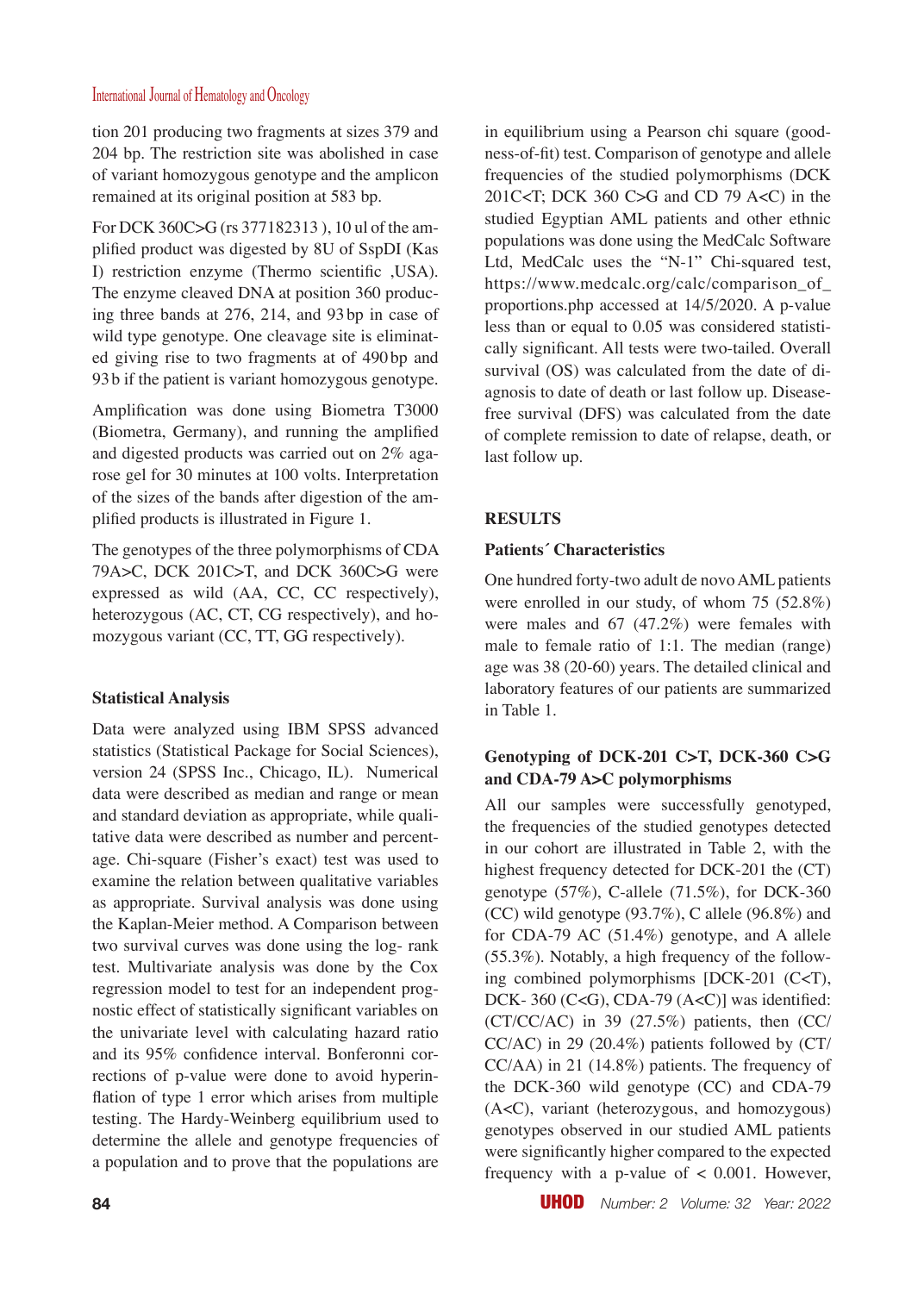| Variable                         | <b>AML patients</b><br>(n=142) |
|----------------------------------|--------------------------------|
| Age (years)*                     | 38 (20-60)                     |
| Gender                           |                                |
| Male                             | 75 (52.8)                      |
| Female                           | 67 (47.2)                      |
| $Hb$ (g/dl) <sup>*</sup>         | 7.25 (3.4-13.6)                |
| $\leq 10$ g/dl                   | 133 (93.7)                     |
| $>10$ g/dl                       | 9(6.3)                         |
| <b>TLC</b> $(x10^3/\mu)^*$       | 48.50 (5-358)                  |
| ≤50x10 <sup>3</sup> /ul [n. (%)] | 72 (50.7)                      |
| $>50x103/\mu$ [n. (%)]           | 70 (49.3)                      |
| PLT $(x10^3/\mu$ <sup>*</sup>    | 41 (7-336)                     |
| $≤40x103/µ$   [n. (%)]           | 71 (50)                        |
| $>40 \times 10^{3}/\mu$ [n. (%)] | 71 (50)                        |
| PB blasts*                       | 40 (10-98)                     |
| <b>BM</b> blasts*                | 70 (20-99)                     |
| <b>FAB subtypes</b>              |                                |
| M <sub>O</sub>                   | 2(1.4)                         |
| M1                               | 29(20.4)                       |
| M <sub>2</sub>                   | 49(34.5)                       |
| M4                               | 47(33.1)                       |
| M <sub>5</sub>                   | 15(10.6)                       |
| <b>CD34 expression</b>           | 58(40.8)                       |
| t(8;21)                          | 31(21.8)                       |
| Inv16                            | 24(16.9)                       |
| <b>FLT3-ITD</b>                  |                                |
| Mutant                           | 19(16.7)                       |
| Wild                             | 95(83.3)                       |
| <b>FLT3-TKD</b>                  |                                |
| Mutant                           | 5(4.4)                         |
| Wild                             | 109(95.6)                      |
| <b>NPM mutation</b> ( $n = 86$ ) |                                |
| Mutant                           | 25(29.1)                       |
| Wild                             | 61 (70.9)                      |
| <b>Overall survival</b>          |                                |
| Median (months)                  | 14.6                           |
| Disease free survival            |                                |
| Median (months)                  | 7.0                            |

*Data are presented as number (percentage) unless otherwise indicated; \*Median (range).*

Hb: Hemoglobin, TLC: Total leucocytic count, PLT: Platelets, PB. *Peripheral blood; BM: bone marrow; FAB: French American British, FLT- ITD,: FMS-like tyrosine kinase 3 internal tandem duplicate, FLT3- TKD: FLT3-tyrosine kinase domain, NPM: Nucleophosmin*

DCK-201 genotypes showed a good fit with Hardy Weinberg equilibrium.

There were no statistically significant differences between patients harboring the wild (CC) genotype and those with the heterozygous variant genotype (CT) of DCK-201C<T polymorphism in terms of clinical and laboratory features. Upon comparing the wild (C) and variant (T) alleles of DCK-201C>T polymorphism, patients harboring the variant (T) allele had a significantly higher median hemoglobin concentration (7.2 vs. 8  $g/dl$ , p= 0.041), higher incidence of French American British (FAB) classification for M5 ( $p < 0.001$ ), and higher association with nucleophosmin (NPM) mutation (39.6% vs. 24.4%;  $p=0.042$ ) for the variant (T) and wild (C) alleles respectively.

The mean age at presentation in our patients harboring the wild (CC) genotype was significantly higher than those having the variant heterozygous (CG) genotype of DCK-360 C<T polymorphism  $(39.3 \pm 12.2 \text{ vs. } 29.7 \pm 5.2 \text{ respectively}; \text{ p} < 0.001).$ Nevertheless, no significant differences regarding other prognostic parameters were observed. Similarly, the mean age at presentation in patients carrying the wild allele (C) was significantly higher than those bearing the variant allele  $(G)$  (39.9 $\pm$ 12.2) vs.  $31.7\pm4.7$  respectively,  $p=0.001$ ). However, patients with the variant (G) allele showed a significantly higher association with Fms-like tyrosine3 kinase-tyrosine kinase domain (FLT3-TKD ) mutation (44.4% vs. 15.5%,  $p = 0.023$ ) for (G) and (T) alleles respectively, which on multivariate analysis revealed that the risk of FLT3-TKD mutation was 6.941 times higher in patients harboring the variant allele (G) of DCK-360 C<G polymorphism [Odds ratio (OR) 6.941; 95% confidence interval (CI)  $(1.486 - 32.419)$ ; p= 0.014].

For CDA-79 A<C polymorphism, the incidence of organomegaly was significantly higher in patients harboring the heterozygous (AC) and variant homozygous (CC) genotypes compared to the wild genotype (AA) (52.1, 51.9% and 26.2% respectively;  $p=0.018$ ). However, the frequency of FLT3- internal tandem duplication (ITD) mutation was significantly higher in patients carrying the wild (AA) genotype compared to those with the heterozygous (AC) and variant homozygous genotypes (AC and CC) (32.1%, 9.2% ,and 19% respectively; p= 0.023). On multivariate analysis, we detected that the risk of organomegaly was 2.899 times higher in patients harboring the variant heterozygous genotype (AC) [OR 2.899, 95%CI (1.094-7.682);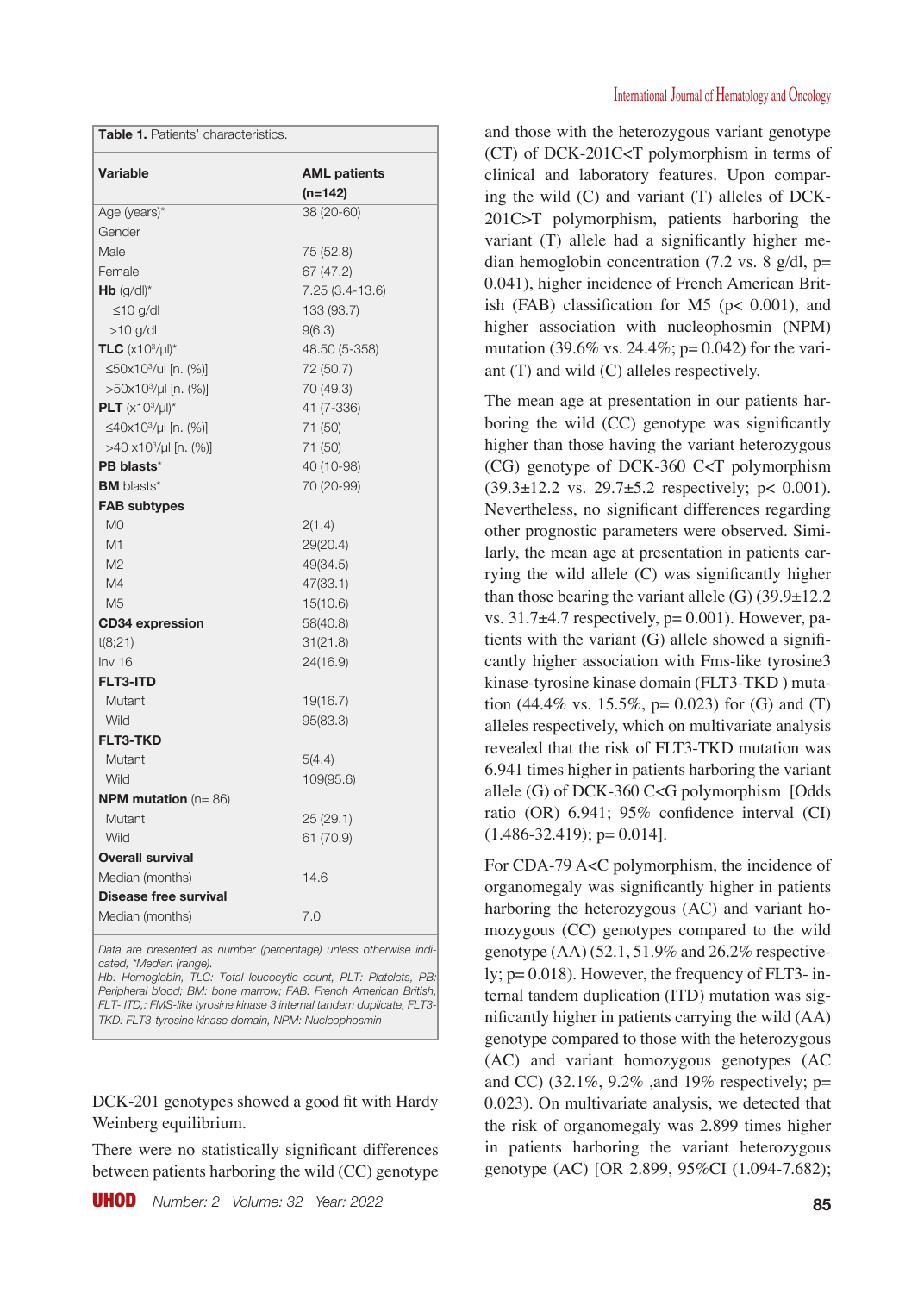**Table 2.** Genotyping and allele frequencies of DCK-201 C>T, DCK-360 C>G and CDA-79 A>C polymorphisms among the studied AML patients

|                       | Polymorphism | AML patients (n= 142) |
|-----------------------|--------------|-----------------------|
| <b>DCK-201 C&gt;T</b> | Wild (CC)    | 61(43)                |
|                       | VHT (CT)     | 81(57)                |
|                       | C allele     | 203 (71.5)            |
|                       | T allele     | 81(28.5)              |
| <b>DCK-360 C&gt;G</b> | Wild (CC)    | 133 (93.7)            |
|                       | VHT (CG)     | 9(6.3)                |
|                       | C allele     | 275 (96.8)            |
|                       | G allele     | 9(3.2)                |
| <b>CDA-79 A&gt;C</b>  | Wild (AA)    | 42 (29.6)             |
|                       | VHT (AC)     | 73 (51.4)             |
|                       | VH (CC)      | 27(19)                |
|                       | A allele     | 157 (55.3)            |
|                       | C allele     | 127(44.7)             |

*age).*

p= 0.032]. Furthermore, the risk of FLT3-ITD mutation was 3.018 times higher in patients harboring the wild genotype (AA) of CDA-79 A<C polymorphism [OR 3.018, 95%CI (1.043-8.727); p= 0.041]. The median (range) hemoglobin level at presentation was 7.4 (3.4-13.6) g/dl in patients carrying the A allele, with a median (range) of 7.2  $(3.9-11)$  g/dl in those with the C allele ( $p= 0.048$ ). The FAB classification of our patients showed that those harboring the (A) allele had a significantly higher M5 distribution, while patients bearing the variant (C) allele had a significantly higher M2 distribution ( $p= 0.004$ ). Patients bearing the  $(A)$  allele showed significant association with NPM mutation as compared to those with the variant (C) allele (35.1% vs. 21.3% respectively, p= 0.049).

#### **Treatment Outcome**

### *Response to Treatment*

All our patients received the 3+7 induction regimen. Eighty from 142 (56.3%) patients achieved CR on day 14, by day 28, 132 (93%) patients achieved CR. Ten (7%) cases did not enter CR and died within the first 6 weeks of induction chemotherapy due to septic shock. There was no statistically significant difference between the different genotypes and alleles of the studied polymorphisms regarding achieving CR or not on day 28 of induction chemotherapy. Also, different combinations of genotypes didn't reveal any significant differences in terms of response to treatment. Notably, we observed that 29/29 (100%) patients carrying [DCK-201(AC)/DCK-360(CC)/CDA-79(CC)] and 15/18 (83.3%) patients harboring [DCK-201(AA)/DCK-360(CC)/CDA-79(CC)] achieved CR on day 28.

## *Association Between the Studied Genotypes and Cytarabine Toxicity*

The median (range) follow up period was 8 (1-39) months. Throughout the follow-up period, all patients had been investigated to analyze the common treatment-related toxicities either neurological, hematological, hepato- or nephrotoxicity by daily clinical examination, complete blood picture, liver, and kidney function tests respectively. Induction related toxicities were graded per Common Terminology Criteria for Adverse Events (CTCAE version 5.0). To facilitate the illustration of different toxicity grades, we classified patients with grade 1 and 2 toxicities as low- grade group and those with grade 3 and 4 toxicities as a high-grade group.

Hematological toxicity was the most common toxicity recognized, as it was detected in the 142 (100%) studied patients, whereas 131(92.3%)

**86** UHOD *Number: 2 Volume: 32 Year: 2022*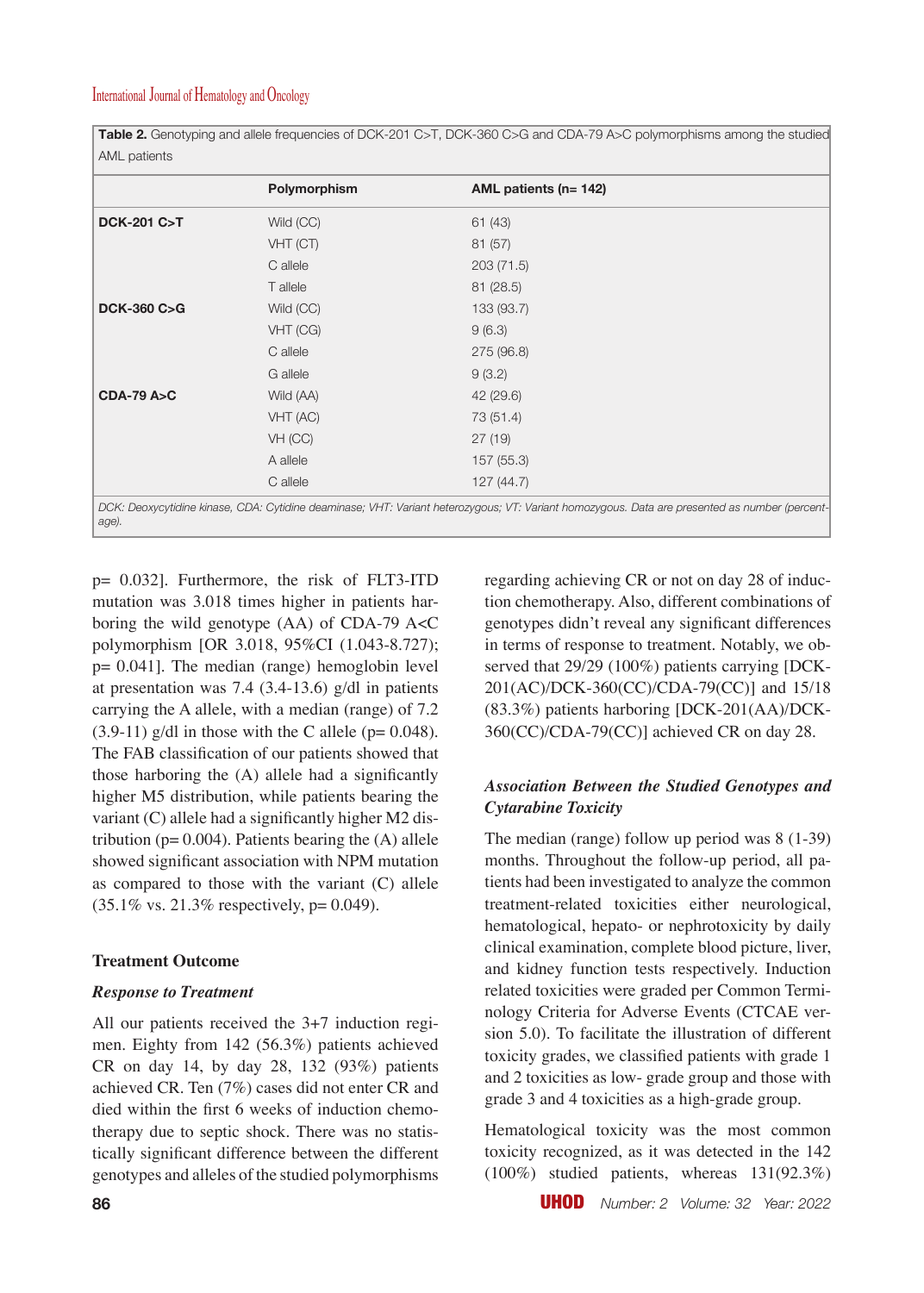|                                |                 | <b>Febrile</b><br>neutropenia | <b>Liver impairment Kidney</b><br><b>Total Bilirubin</b><br>$>1.2$ mg/dl | impairment<br><b>Creatinine</b><br>$>1.3$ mg/dl | <b>Neurological</b><br>toxicity |
|--------------------------------|-----------------|-------------------------------|--------------------------------------------------------------------------|-------------------------------------------------|---------------------------------|
| <b>DCK 201 C<t< b=""></t<></b> | $CC (n = 81)$   | 28(46)                        | 17(27.9)                                                                 | 10(16.4)                                        | 4(6.6)                          |
|                                | $CT (n = 61)$   | 25(31)                        | 18(22.2)                                                                 | 17(21)                                          | 1(1.2)                          |
|                                | P value         | 0.067                         | 0.440                                                                    | 0.490                                           | 0.165                           |
|                                | $C (n = 201)$   | 80 (39.4)                     | 42(21)                                                                   | 30(15)                                          | 8(3.9)                          |
|                                | $T(n=81)$       | 26(32.1)                      | 28(35)                                                                   | 24 (30)                                         | 2(2.5)                          |
|                                | P value         | 0.250                         | 0.014                                                                    | 0.004                                           | 0.543                           |
| <b>DCK 360 C<g< b=""></g<></b> | $CC (n = 133)$  | 48(36.1)                      | 33(25)                                                                   | 27(20.3)                                        | 4(3)                            |
|                                | $CG (n = 9)$    | 5(56.0)                       | 2(22.2)                                                                  | O(0)                                            | 1(11.1)                         |
|                                | P value         | 0.243                         | 0.861                                                                    | 0.133                                           | 0.283                           |
|                                | $C (n = 275)$   | 103(37)                       | 68 (25)                                                                  | 54 (20)                                         | 8(3)                            |
|                                | $G (n = 9)$     | 3(33.3)                       | 2(22.2)                                                                  | O(0)                                            | 2(22.2)                         |
|                                | P value         | 0.801                         | 0.864                                                                    | 0.140                                           | 0.002                           |
| <b>CDA 79 A<c< b=""></c<></b>  | $AA$ (n= 42)    | 17(40.5)                      | 11(26.2)                                                                 | 9(21.4)                                         | O(0)                            |
|                                | $AC (n = 73)$   | 24 (32.9)                     | 16(22)                                                                   | 1115.1                                          | 5(7)                            |
|                                | $CC (n = 27)$   | 12(44.4)                      | 8(30)                                                                    | 7(26)                                           | $O$ (O)                         |
|                                | P value         | 0.501                         | 0.702                                                                    | 0.420                                           | $^\star$                        |
|                                | A ( $n = 157$ ) | 62(39.5)                      | 54 (34.4)                                                                | 40(25.5)                                        | 9(6)                            |
|                                | $C$ (n= 127)    | 44 (35.0)                     | 16(13)                                                                   | 14(11)                                          | 1(0.8)                          |
|                                | P value         | 0.401                         | < 0.001                                                                  | 0.002                                           | 0.025                           |

**Table 3.** Toxicity analysis of different genotypes, and alleles among the studied AML patients

*DCK: Deoxycytidine kinase, CDA: Cytidine deaminase. Data are presented as number (percentage). \* No p value due to small number of patients within the strata*

patients had low-grade and 11 (7.75%) had highgrade toxicity. The association between the studied genotypes and common cytarabine toxicities is illustrated in Table 3. Patients carrying the variant allele of DCK 201-T or the wild allele of CDA-79-A had a significantly higher risk of liver impairment  $(p= 0.014$  and  $< 0.001$ , respectively) as well as renal impairment (p= 0.004 and 0.002, respectively). Patients with the variant allele of DCK 360-G or the wild allele of CDA 79-A showed a significantly higher association with neurological toxicity (p= 0.002 and 0.025, respectively).

Upon the assessment of the degrees of different forms of drug-related toxicities during the followup period, patients having the variant allele of DCK 201-T or the variant allele of DCK 360-G showed a significantly higher association with high- grade liver impairment compared to those carrying the corresponding wild alleles ( $p= 0.003$  and 0.016, respectively). Moreover, those harboring the wild

UHOD *Number: 2 Volume: 32 Year: 2022* **87**

allele of CDA79-A showed a significantly higher association with low-grade liver impairment compared to those having the variant allele (C) (p< 0.001). Patients carrying the variant allele of DCK-201 (T), or the wild allele of CDA-79 (A) showed a significantly higher development of lowgrade renal impairment ( $p= 0.009$  and 0.008, respectively). Moreover, no significant differences were observed upon comparing the grades of drugrelated toxicities among the different combinations of the studied polymorphisms except for [DCK-201(CT)/DCK-360(CC)/CDA-79(AA)] having an increased risk of high-grade hematological toxicity  $(p= 0.036)$ .

On multivariate analysis, we noticed an increased risk of renal impairment in patients having the variant allele of DCK 201-T [OR= 2.428, 95% CI  $(1.313-4.489)$ ; p= 0.005], while the risk of neurological toxicity was higher in patients bearing the variant allele of DCK 360-G [OR 14.750, 95% CI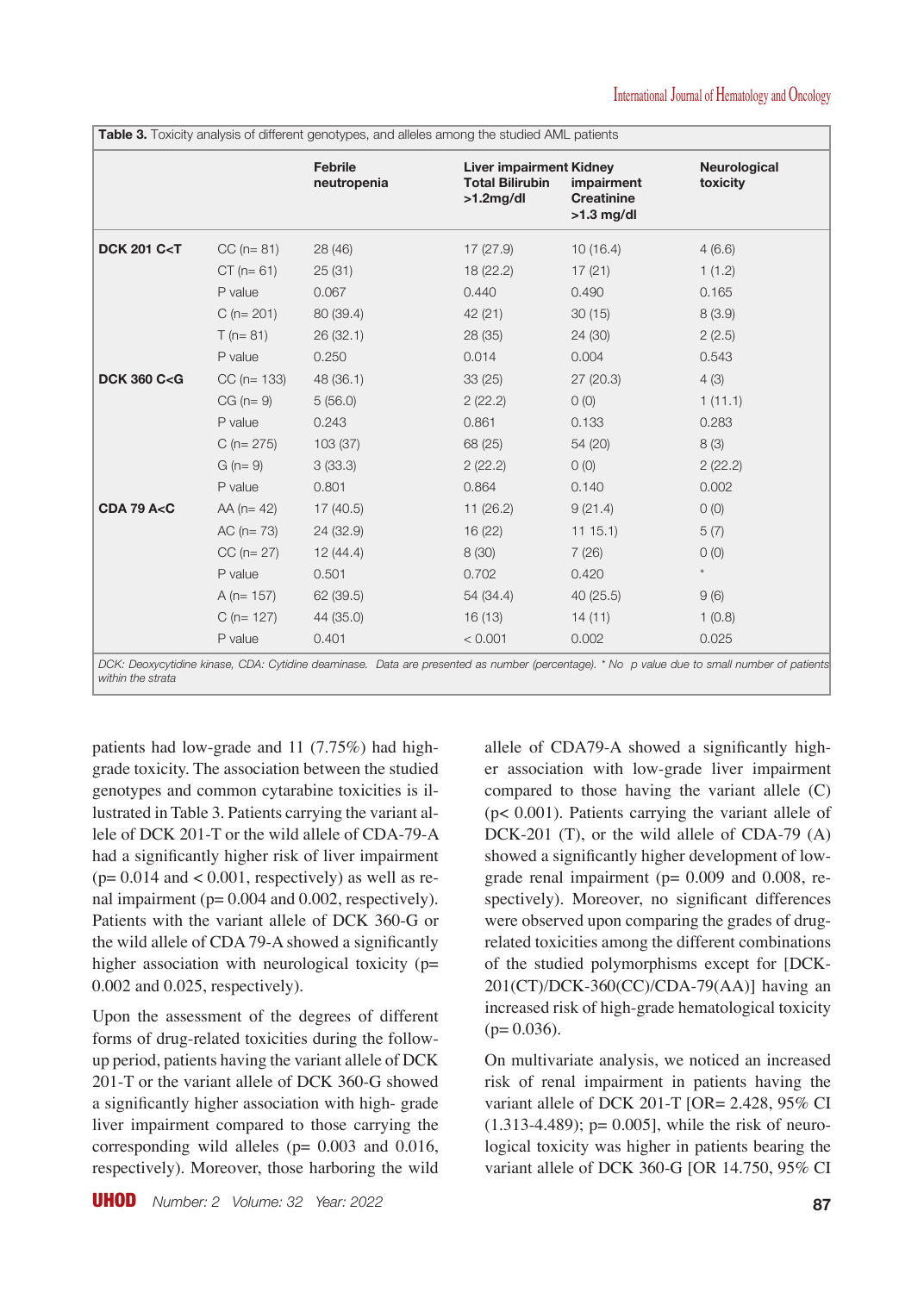

**Figure 2.** Impact of DCK-201 C>T polymorphism on the survival of our patients: (A) Overall survival of heterozygous variant (CT) versus wild type (CC) genotype (p=0.002), (B) Disease free survival of heterozygous variant versus wild type genotype (p= 0.006).

 $(2.153-101.047)$ ; p= 0.006]. Nevertheless, the risk of liver impairment was higher in patients carrying the wild allele of CDA79-A [OR 3.754, 95%CI  $(2.008-7.019)$ ; p= 0.001). The risk of high-grade hematological toxicity was 3.832 times higher in patients having the [DCK-201(CT)/DCK-360(CC)/CDA-79(AA)] combination [OR 3.832,  $(1.013-14.488; 95\%CI, p= 0.048].$ 

#### *Survival Analysis*

The median OS time of our patients was 14.6 months with the cumulative OS (COS) at 12 and 36 months was 55.9% and 44.9% respectively. Patients with liver or kidney impairment had a significantly shorter OS ( $p$ < 0.001;  $p$ < 0.001, respectively). Otherwise, no significant association between the OS of our patients and other prognostic variables was observed.

The median DFS of our cohort was 7 months with cumulative DFS time at 12 and 36 months of 39.7% and 30.7% respectively. Among the 142 patients, 45 (31.6%) patients had relapsed. Thirty-one of the relapsed patients died one month after the occurrence of relapse. Thirty-four cases died throughout the follow-up period due to drug-related complications with a total number of 65/142 (46%) deaths. Therefore 77/142 (54%) patients were still alive within the 3 years follow up period. No significant association was detected between DFS and different prognostic factors except for liver and renal impairments which showed a significant correlation with an inferior DFS ( $p= 0.003$ ;  $p= 0.029$ , respectively).

Genotyping revealed that patients harboring the heterozygous genotype of DCK-201(CT) had significantly shorter OS and DFS compared to those carrying the wild genotype  $(CC)$  (p= 0.002; p= 0.006 respectively), Figure 2. The variant allele (T) of DCK-201 was significantly correlated with decreased OS and DFS compared with the wild allele (C) ( $p= 0.008$ ;  $p= 0.014$ , respectively). However, no significant association between OS, DFS and the polymorphisms of DCK-360 C>G and CDA-79 A>C genotypes was observed.

On studying the impact of single nucleotide polymorphism (SNP) interaction on the outcome of our patients, no statistically significant differences were recognized except for patients carrying the (DCK201(CC)/DCK360(CC)/CDA 79(AC)] combination who had a significantly superior OS and DFS compared to those lacking this combination with p-values of < 0.001 and 0.002, respectively.

Multivariate analysis of OS and DFS using Cox regression hazard model revealed that, liver and kidney impairment were independent adverse parameters on the OS at 3 years [HR (95%CI): 2.041 (1.156-3.605); p= 0.014] and [HR (95%CI): 2.113 (1.328-3.363); p= 0.002] respectively, however, only cases with liver impairment had significantly shorter DFS at 3 years [HR (95%CI): 2.113 (1.328- 3.363); p= 0.002]. DCK-201 (CT) genotype was associated with an inferior 3-year DFS and OS compared to those harboring the wild genotype (CC) [HR (95%CI): 1.914 (1.237-2.962); p= 0.004] and [HR (95%CI): 2.230 (1.310-3.797); p= 0.003] respectively. Similarly, patients carrying the variant allele (T) of DCK-201had decreased DFS and OS times at 3 years than those with the wild allele (C) [HR (95%CI): 1.491 (1.081-2.057); p= 0.015] and [HR (95%CI): 2.270 (1.560-3.302); p< 0.001] respectively, Table 4. Furthermore, patients lacking the [DCK-201(CC)/DCK-360(CC)/CDA-79(AC)] combination had significantly shorter 3-year DFS and OS [HR (95%CI): 2.480 (1.372-4.482); p= 0.003) and HR= (95%CI): 4.640 (1.858-11.587);  $p= 0.001$ ) respectively.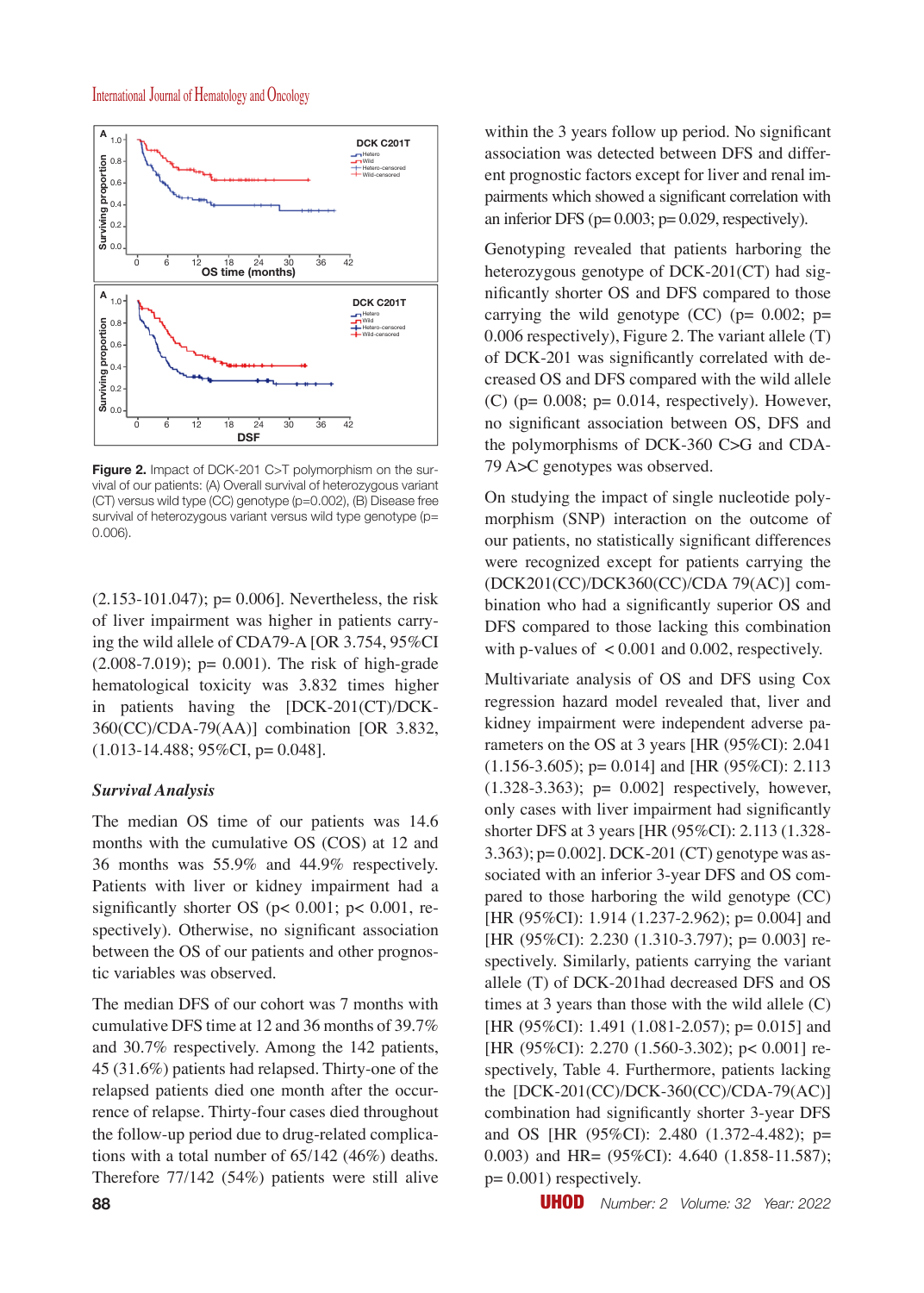|            |                                                  | <b>Beta</b><br>coefficient | <b>Standard</b><br>error | P value | HR (95%C.I.)        |
|------------|--------------------------------------------------|----------------------------|--------------------------|---------|---------------------|
| <b>DFS</b> | -DCK C201T (heterozygous vs. wild)               | 0.649                      | 0.223                    | 0.004   | 1.914 (1.237-2.962) |
|            | -DCK (T vs. C Allele)                            | 0.399                      | 0.164                    | 0.015   | 1.491 (1.081-2.057) |
|            | Liver impairment (yes vs. no)                    | 0.748                      | 0.237                    | 0.002   | 2.113 (1.328-3.363) |
| <b>OS</b>  | DCK C201T (heterozygous vs. wild)                | 0.802                      | 0.272                    | 0.003   | 2.230 (1.310-3.797) |
|            | -DCK (T vs. C allele)                            | 0.820                      | 0.191                    | < 0.001 | 2.270 (1.560-3.302) |
|            | Kidney impairment                                | 0.714                      | 0.290                    | 0.014   | 2.041 (1.156-3.605) |
|            | Liver impairment (yes vs. no)                    | 0.847                      | 0.273                    | 0.002   | 2.332 (1.366-3.981) |
|            | DFS: Disease free survival; OS: Overall survival |                            |                          |         |                     |

## **DISCUSSION**

In the current study, we aimed to investigate the impact of SNPs of the Ara C metabolic pathway genes [DCK 201C>T (rs2306744), DCK 360C>G (rs377182313) and CDA 79A>C (rs2072671)] on the outcome of our patients. We evaluated the allele frequency of the studied SNPs to obtain the first overview of the genetic profile of AML patients in Egypt. Our study showed that DCK 201C>T genotypes distribution was in HWE (p> 0.05), whereas for the DCK 360C>G and CDA 79A>C genotypes distribution were not in agreement with HWE ( $p$ < 0.001). Previous studies<sup>11,22</sup> conducted on Caucasians showed that CDA 79A>C genotype distribution was in accordance with HWE, whereas others<sup>15</sup> demonstrated that it was not in agreement with HWE. This variation might be attributed to the ethnic difference of the studied populations.

In our studied Egyptian AML patients, the minor allele frequency (MAF) (DCK 201-T) was statistically significantly higher than in Asians (Thailand)<sup>23</sup> ( $p= 0.006$ ) and Caucasians (France)<sup>24</sup> and Spain<sup>15</sup> ( $p$ < 0.001). However, it was significantly lower than in Mexican Americans<sup>17</sup> ( $p= 0.034$ ). The MAF (DCK 360-G) was statistically significantly lower compared to Asians (Thailand)<sup>23</sup>, Mexican Americans<sup>17</sup>, respectively ( $p$ < 0.001). The MAF (CDA 79-C) was statistically significantly higher than in Asians (Han Chinese<sup>25</sup>, Thailand, Korea, Japan<sup>26</sup>, Malay and India<sup>27</sup> (p< 0.001, < 0.001, < 0.001, < 0.001, 0.01 & 0.004) respectively, Americans (Gujarati Indians in Houston, Texas, USA)<sup>28</sup>  $(p< 0.001)$ , Africans (Kenya and Nigeria)<sup>28</sup> ranging from 0.205 to 0.350. It was also statistically significantly higher than in Caucasians (Caucasians in Seattle area (USA)<sup>29</sup> and Caucasian Americans<sup>26</sup>  $(0.447 \text{ vs. } 0.350 \& 0.327)$  (p= 0.037 & 0.018), respectively. However, it was comparable to Mexicans Americans<sup>17</sup> (0.447 vs. 0.333; (0.136) and Caucasians (France<sup>24</sup>, Spain<sup>15</sup>, Italy<sup>26</sup>, and Dutch<sup>30</sup> ranging from 0.350 to 0.490 (0.219, 0.211, 0.155 and 0.065) respectively. The MAFs were different among different ethnic populations suggesting that these polymorphisms could be useful genetic markers. Further detailed studies on different ethnic populations are needed to clarify the geographical distribution of these genetic markers and the possible association between these polymorphisms, ethnicity, and AML treatment outcome.

DCK 201-C and CDA 79-A alleles were significantly associated with lower median hemoglobin levels compared to those carrying the corresponding alleles  $(p= 0.041; p= 0.049,$  respectively) which goes in concordance with a meta-analysis that demonstrated a higher incidence of severe anemia with CDA 79A>C variant allele in gemcitabine treated patients.31 However, previous studies<sup>11,15</sup> did not report any significant difference among the baseline characteristics and DCK 201C>T and CDA 79A>C genotypes.

In the current study, we investigated the impact of a single SNP and SNP-SNP interactions on the response to Ara-C based treatment. We demonstrated that the studied SNPs genotypes had no significant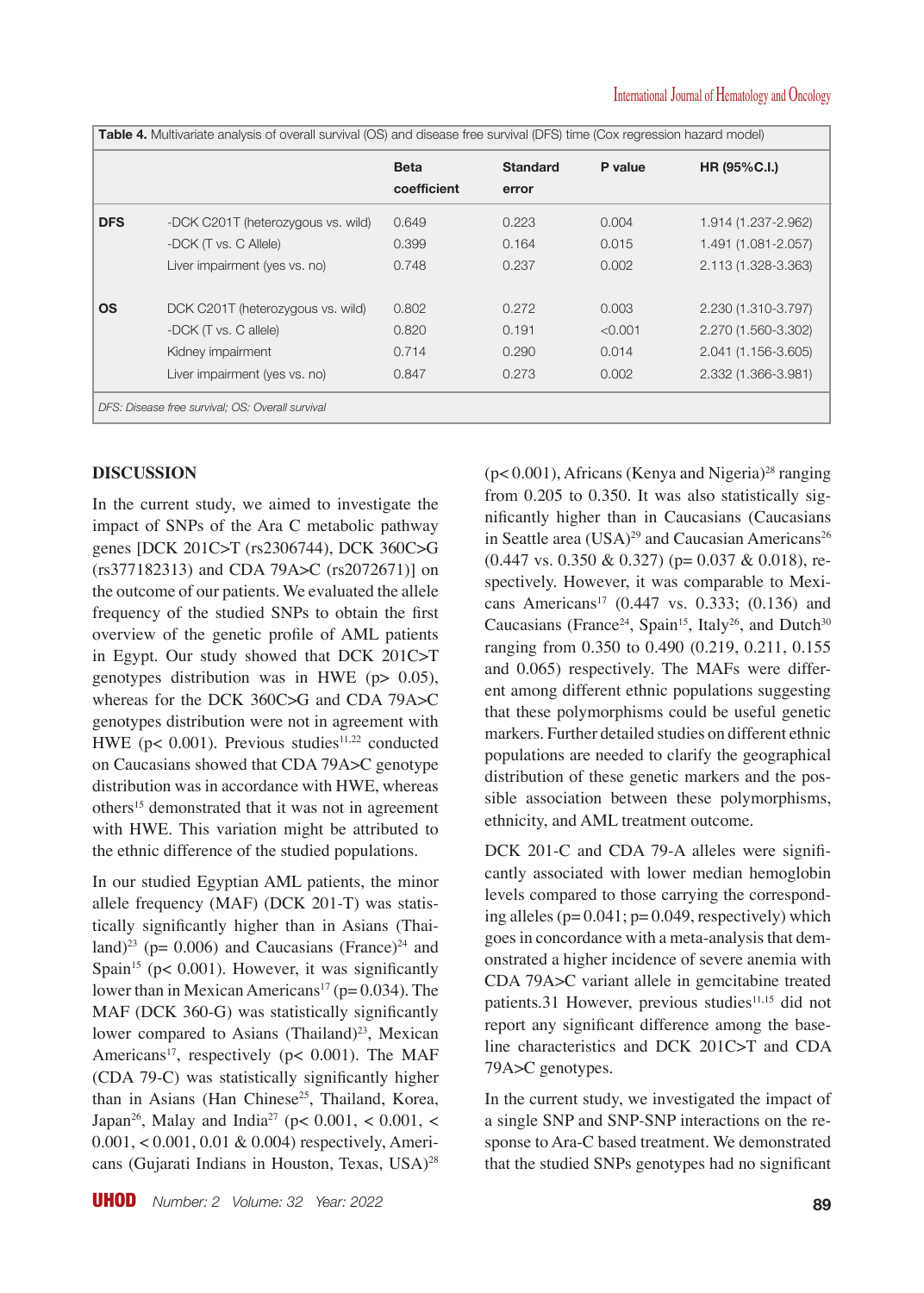influence on response to treatment on day 28 of induction therapy which goes in agreement with Wan et al<sup>32</sup>, who did not detect any statistically significant effect of DCK 201C>T on the treatment outcome. In the same line, previous reports $11,15,22$ showed no influence of CDA 79A>C polymorphism on the treatment response in Caucasian AML patients. On the contrary, Shi et al. 7 detected those patients harboring genotypes having DCK 201T/360G haplotype seemed to be correlated with a better clinical response, whereas the DCK those with wild 201C/360C haplotype showed to be associated with inferior drug response in Chinese AML patients. Our study revealed no statistically significant difference between different combinations of genotypes of the studied polymorphisms achieving and not achieving CR on day 28 of induction. If this work was done on a larger group of patients, a significant difference could have been detected.

Identification of patients at risk of severe toxicity at an earlier stage allows for early intervention to reduce morbidity and mortality. CDA 79-A was associated with lower nephrotoxicity grades (p= 0.008) and lower hepatotoxicity grades  $(p< 0.001)$ and this was discordant with Abraham et al. $9$  who detected increased cytotoxicity in patients carrying CDA 79A>C polymorphism. Moreover, a previous study 11 reported a higher incidence of Ara C-related higher hepatotoxicity grades in CDA-79 variant genotypes compared to the wild type  $(p= 0.03)$ . In spite of Ara-C being the most important therapeutic agent of AML, patients received a multi-agent therapy including anthracyclines which could have influenced the treatment response and toxicity independent of the examined Ara-C related SNPs, thus more studies are required on larger patient populations to confirm the observed results and to identify other pharmaco-genetic markers that can affect the Ara-C treatment response as well as the influence of other chemotherapeutic agents like anthracyclines on the outcome.

To be noted that NPM mutation was found to be associated with the variant DCK 201-T and CDA 79-A alleles, however, these alleles were found to be of bad prognosis causing hepatological and nephrological toxicities in our studied cohort. FLT3-ITD mutation was found to be associated with the wild AA genotype of CDA 79A $>$ C polymorphism. In agreement with that, the wild AA genotype of CDA 79A>C polymorphism was shown to be of bad prognosis being associated with lower nephrotoxicity grades and lower hepatotoxicity grades. Falk et al. $22$  showed that FLT3-ITD mutation was higher in patients harboring CDA-79 AA & AC genotypes compared to those with CC genotype but with no statistically significant difference ( $p= 0.660$ ). FLT3-TKD was found to be associated with the variant DCK360-G allele. In the current study, the DCK 360-G allele was found to be of bad prognosis being associated with higher hepatotoxicity grades. Still more studies on a larger cohort of patients are needed to explore the association of NPM and FLT3 mutations with the studied SNPs which were found to have a bad prognostic impact on AML patients in the current study.

Cox model was applied to identify independent prognostic variables for survival. Liver and renal impairments were adverse prognostic variables on OS (p< 0.001, p< 0.001) and DFS (p= 0.003; p= 0.029), respectively. On analyzing the impact of the studied SNPs on the survival of our patients, it revealed that cases harboring DCK 201 heterozygous CT genotype and DCK-T allele had an inferior DFS ( $p= 0.006$ ;  $p= 0.014$ ) and OS ( $p= 0.002$ ;  $p=$ 0.008), however, no statistically significant effect on DFS and OS times was detected between different DCK 360 genotypes or alleles. On the contrary, Shi et al. 7 reported an association between genotypes [DCK 201 (CC) and DCK 360 (CC)] and poor clinical outcome in AML patients treated with Ara-C-based chemotherapy in a Chinese population. Also, a previous study<sup>17</sup> conducted on a cohort of Mexican pediatric AML patients and showed that the outcome was significantly worse in DCK 201 wild CC genotype [OS (p= 0.001) and DFS (p= 0.001). However, our results might be attributed to the genetic association of DCK201-T with nephrotoxicity and hepatoxicity proved to be independent predictors of the risk of death in our study. we concluded that this inferior outcome is strongly associated with the drug-related toxicity in patients harboring the DCK 201-T allele.

In the present study, no significant effect of CDA 79 genotypes or alleles on DFS and OS was observed, which goes in line with previous studies. $11,33$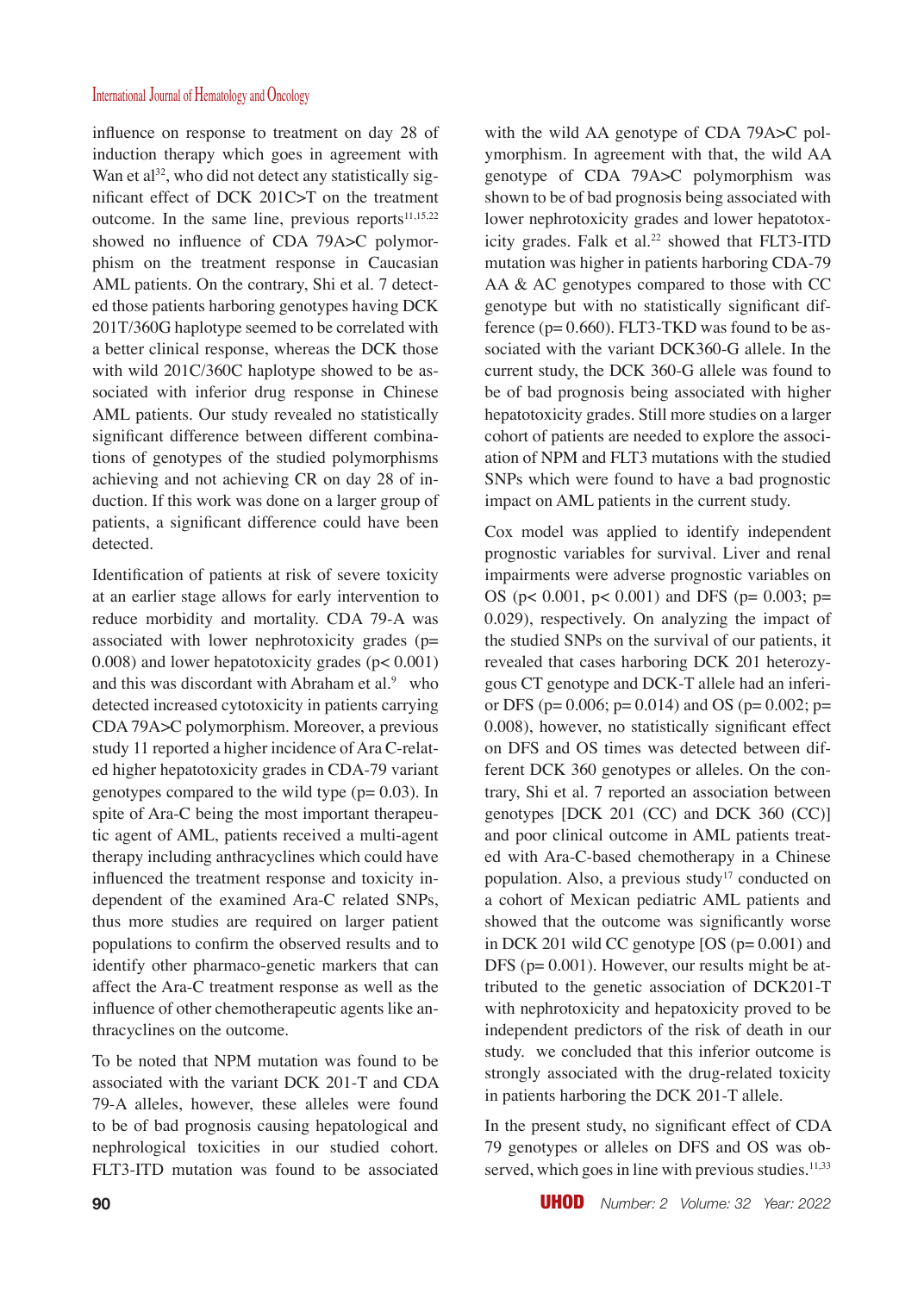However, Megias-Vericat et al.<sup>15</sup> demonstrated that CDA 79 heterozygous AC genotype showed lower OS, EFS (event-free survival) and relapse-free survival (RFS) rates at 5 years and this was consistent with previous reports $31$  in AML cohorts of Asian adults showing that variant (AC & CC) genotypes were 1.840 more likely to have a shorter OS time when compared to AA wild type in Korean AML patients. On the other hand, Falk et al.<sup>22</sup> did not show any significant effect on OS rates for CDA 79 in Caucasians (Swedish population). However, when stratifying patients according to FLT3 status, they showed that the wild CC genotype was associated with shorter OS in FLT3-ITD positive patients ( $p$ < 0.001). A previous study<sup>17</sup> showed a significant difference in OS time  $(p= 0.041)$  and a marginal difference in EFS in CDA 79 variant (AC&CC) genotypes compared to the wild type and that DCK 360 variant genotype had significantly increased OS ( $p= 0.006$ ) and EFS times ( $p= 0.028$ ). This discrepancy between the Caucasian studies and this study may be attributed to the allele frequency differences between the Egyptians and Caucasians that might affect the clinical phenotype of AML.

We acknowledge the limitations of our study as no previous studies were done testing the impact of the studied SNPS on the outcome of AML patients treated with cytarabine based chemotherapy in the Egyptian population, so further studies are required on larger cohort of patients to confirm the impact of the studied SNPs. Also using deep profiling techniques as sequencing to cover a wider panel of SNPs, the cost was a limiting factor to apply this in our study.

In conclusion, the frequency of the variants reflected the specific ethnic make-up of our Egyptian AML patients with different geographical distribution. Studied SNPs genotypes had no significant influence on treatment response on day 28 of induction therapy. There was an increased risk of renal impairment in patients having the variant allele of DCK 201-T, while the risk of neurological toxicity was higher in patients bearing the variant allele of DCK 360-G,and the risk of liver impairment was higher in patients carrying the wild allele of CDA79-A The current study showed that hepatological, nephrological, neurological and hematological toxicities along with DCK 201C>T

heterozygous CT genotype were the most significant prognostic factors for OS and DFS survival. Knowledge of the genetic variability of Ara C metabolizing genes (mainly DCK and CDA) could be critical in predicting disease outcome, cytarabineinduced toxicities, and survival, thus paving the way towards individualized therapy and improving the outcome of AML patients.

#### **REFERENCES**

- De Kouchkovsky I, Abdul-Hay M. Acute myeloid leukemia: a comprehensive review and 2016 update. Blood Cancer J 6(7): e441, 2016.
- 2. Ravindranath Y, Chang M, Steuber CP, et al. Pediatric Oncology group (POG) studies of acute myeloid leukemia (AML): a review of four consecutive childhood AML trials conducted between 1981 and 2000. Leukemia 19: 2101-2116, 2005.
- 3. Wiley JS, Jones SP, Sawyer WH, et al. Cytosine arabinoside influx and nucleoside transport sites in acute leukemia. J Clin Investig 69: 479-489, 1982.
- 4. Schröder JK, Seidelmann M, Kirch HC, et al. Assessment of resistance induction to cytosine arabinoside following transfer and overexpression of the deoxycytidylate deaminase gene in vitro. Leuk Res 22(7): 619-624, 1998.
- 5. Dumontet C, Fabianowska-Majewska K, Mantincic D, et al. Common resistance mechanisms to deoxynucleoside analogues in variants of the human erythroleukaemic line K562. Br J Haematol 106: 78-85, 1999.
- 6. Veuger MJ., Honders MW, Landegent JE, et al. High incidence of alternatively spliced forms of deoxycytidine kinase in patients with resistant acute myeloid leukaemia. Blood 96: 1517-1524, 2000.
- 7. Shi JY, Shi ZZ, Zhang SJ, et al. Association between single nucleotide polymorphisms in deoxycytidine kinase and treatment response among acute myeloid leukaemia patients. Pharmacogenet Genomics 14: 759-768, 2004.
- 8. Gilbert JA, Salavaggione OE, Yi Y et al. Gemcitabine pharmacogenomics: Cytidine deaminase and deoxycytidine deaminase gene resequencing and functional genomics. Clin Cancer Res 12: 1794-1803, 2006.
- 9. Abraham A, Varatharajan S, Abbas S et al. Cytidine deaminase genetic variants influence RNA expression and cytarabine cytotoxicity in acute myeloid leukemia. Pharmacogenomics 13: 269-282, 2012.
- 10. Lamba JK. Genetic factors influencing cytarabine therapy. Pharmacogenomics 10: 1657-1674, 2010.
- 11. Mahlknecht U, Dransfeld CL, Bulut N et al. SNP analyses in cytarabine metabolizing enzymes in AML patients and their impact on treatment response and patient survival: identification of CDA SNP C-451T as an independent prognostic parameter for survival. Leukemia 23: 1929-1933, 2009.